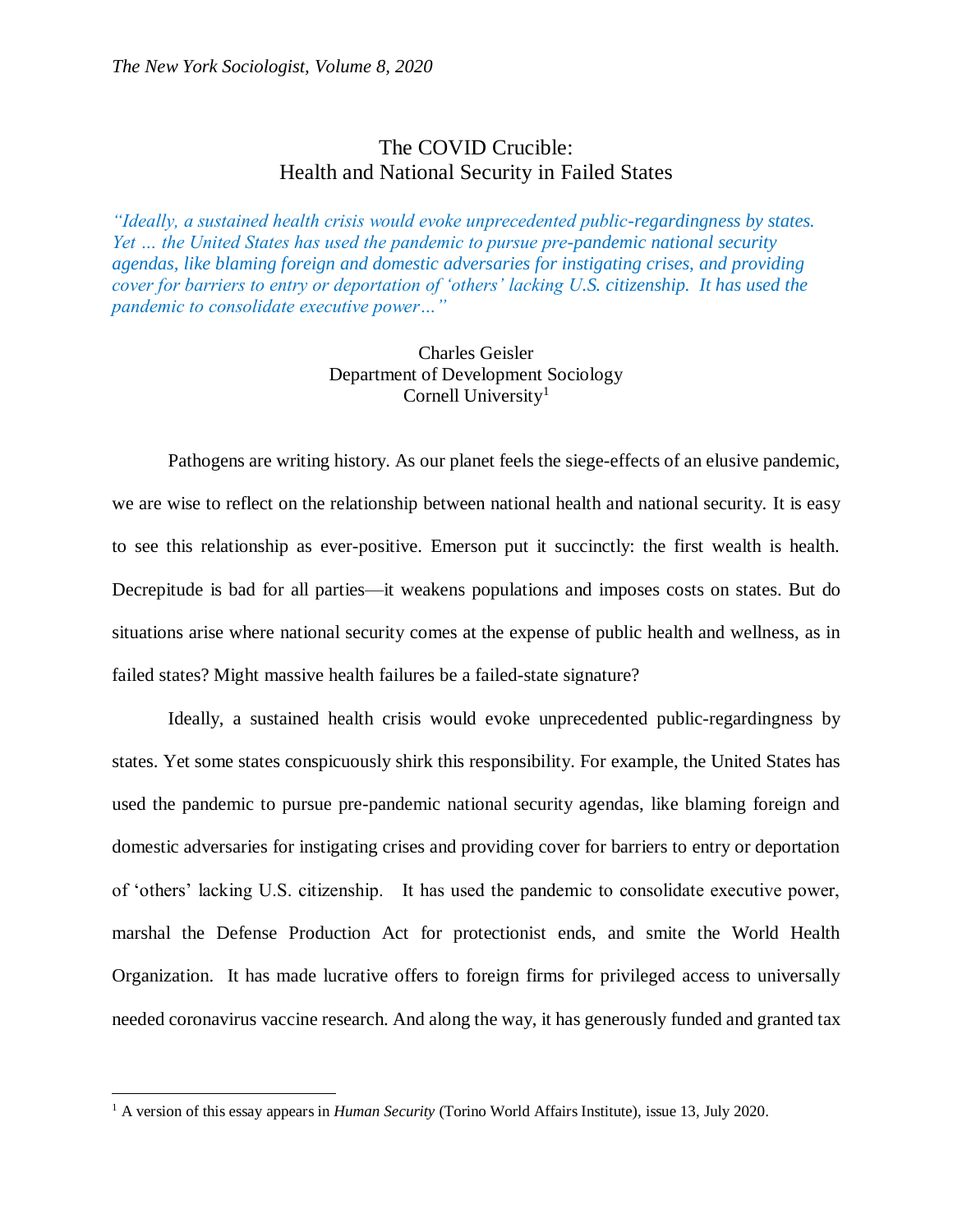breaks to pharmaceutical giants patronizing select politicians while turning a blind eye to truly exorbitant medicine prices.

The callous politicization of national health in the U.S. and elsewhere is a tragedy of the commons in a time of crisis. Unlike doctors, states are under no obligation to 'first do no harm.' When such state behaviors prevail, what are citizens (and yet more vulnerable non-citizens) to do? An example from the 'out-back' of the United States—"Indian Country" in the arid southwest where population densities are low and COVID-19 should be incidental--provides useful insights.

Indian nations within the US retain sovereignty thanks to treaties, 'the supreme law of the land' under Article 6 of the US Constitution. Their 'national security' relies on the fidelity of the federal government in upholding these treaty obligations. Sadly, government infractions are many and show no sign of relenting during the current health crisis. The Navajo and Hopi Tribes have become COVID-19 hotspots, disadvantaged by lack of water, food, and medicines. In recent months, however, both tribes have found relief from an unusual source—the residents of Ireland. Using an aggressive GoFundMe campaign for food, clothing, and medical relief targeting the Navajo and Hopi Nations, thousands of Irish citizens have contributed to what the U.S. Government by law should have undertaken. Many of the participating Irish donors descended from survivors of the 1848 potato famine. They survived, in part, because of the donations from Choctaw Indians who experienced a brutal removal from their own homelands in the 1830s. Whether or not "the Irish saved the World," Irish Samaritans are helping to save American Indians today.

Does this story harmonize with what we know from other accounts of moral turpitude by states? Among the prominent lessons of the COVID-19 crisis is that states are not even-handed in their crisis-response efforts. Some ruling elites cynically view health catastrophes as opportunities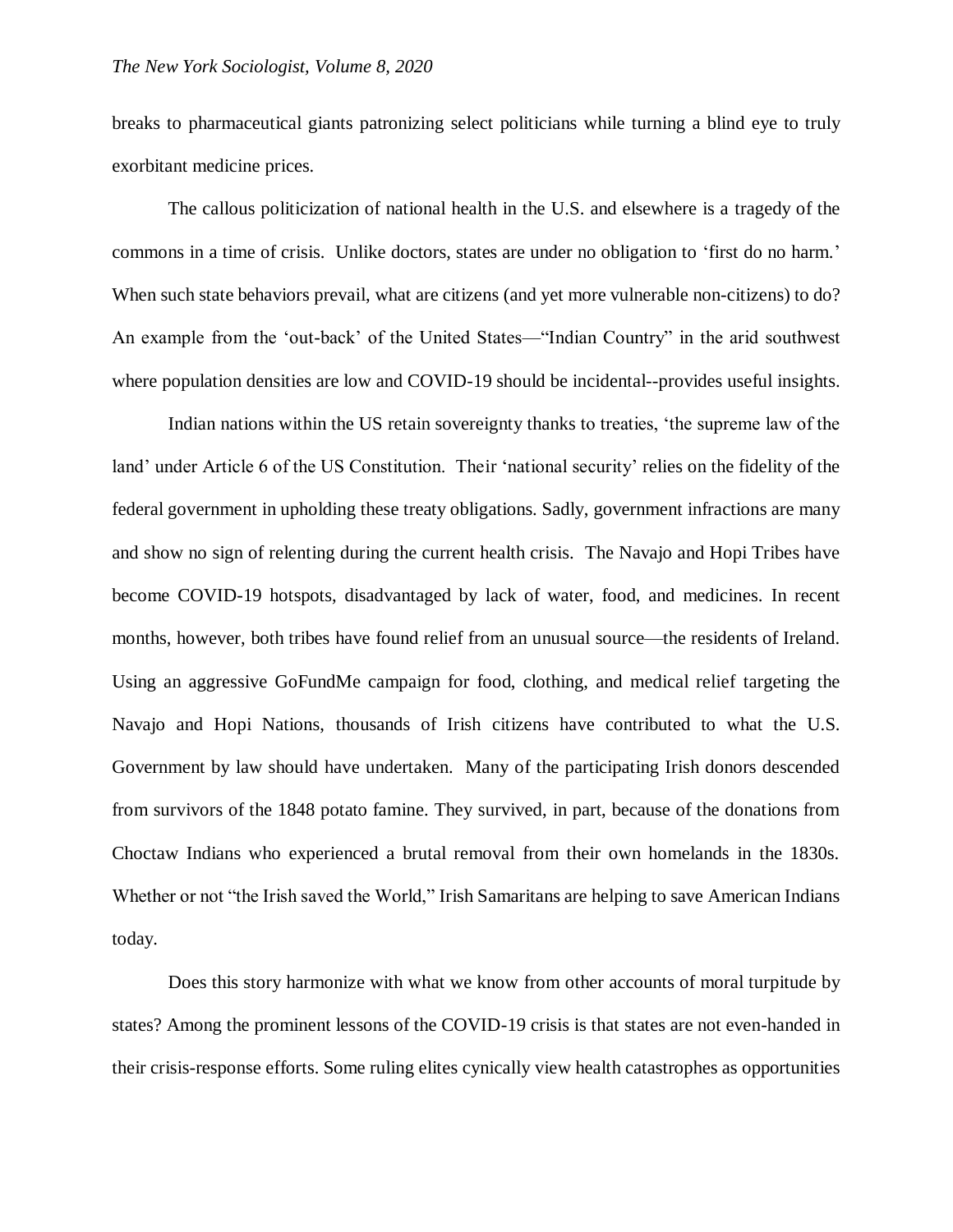to favor their political bases and mute opposition. Or to clean house and eliminate problems. The U.S. Government famously gave smallpox-infected blankets to Indian nations, it decimated their food supplies (destroying farmlands and extinguishing millions of buffalo), and, even today, discriminates against Indian farmers seeking farm loans and crop insurance. Despite well-known Navajo and Hopi contributions to national security—essential code-making and code-breaking in WWI or WWII—Native American health (and other) services are chronically under-funded. What if Irish largess languished and the Native Hawaiians sending water supplies to their Native American cousins looked away?

In his insightful book, *The Art of Not Being Governed* (2009), James Scott chronicles problematic state behaviors that challenge ever-benevolent notions of national security. States are often security havens for a few, not for the many. Bringing Scott's insight to the present, minority groups are often subject to legalized state neglect and persecution with lasting health implications—e.g., the Uyghurs in China, the Rohingya in Myanmar, the Ladinos and Gypsies in Europe, the Palestinians in Israel, the Jews on every continent, and aboriginal people across the globe. The back hand of state hegemony assumes many forms. These include crushing taxation, conscription, forced labor, land dispossession, compulsory assimilation and an endless array of *insitu* displacements. These include minimal access to clean water, public health, emergency care, and human rights that certainly undergird wellness.

Such breaches of the social contract are at the core of state failure. Notably, they can be present in states vaunting their leadership in economic productivity, military strength, and material standards of living. It is precisely when states disown their full populations and, as in the case of slavery and more nuanced exploitation, predicate their wealth on intentional or *de facto* inequality that they "fail." State malpractice means, among other things, that the health of its population, and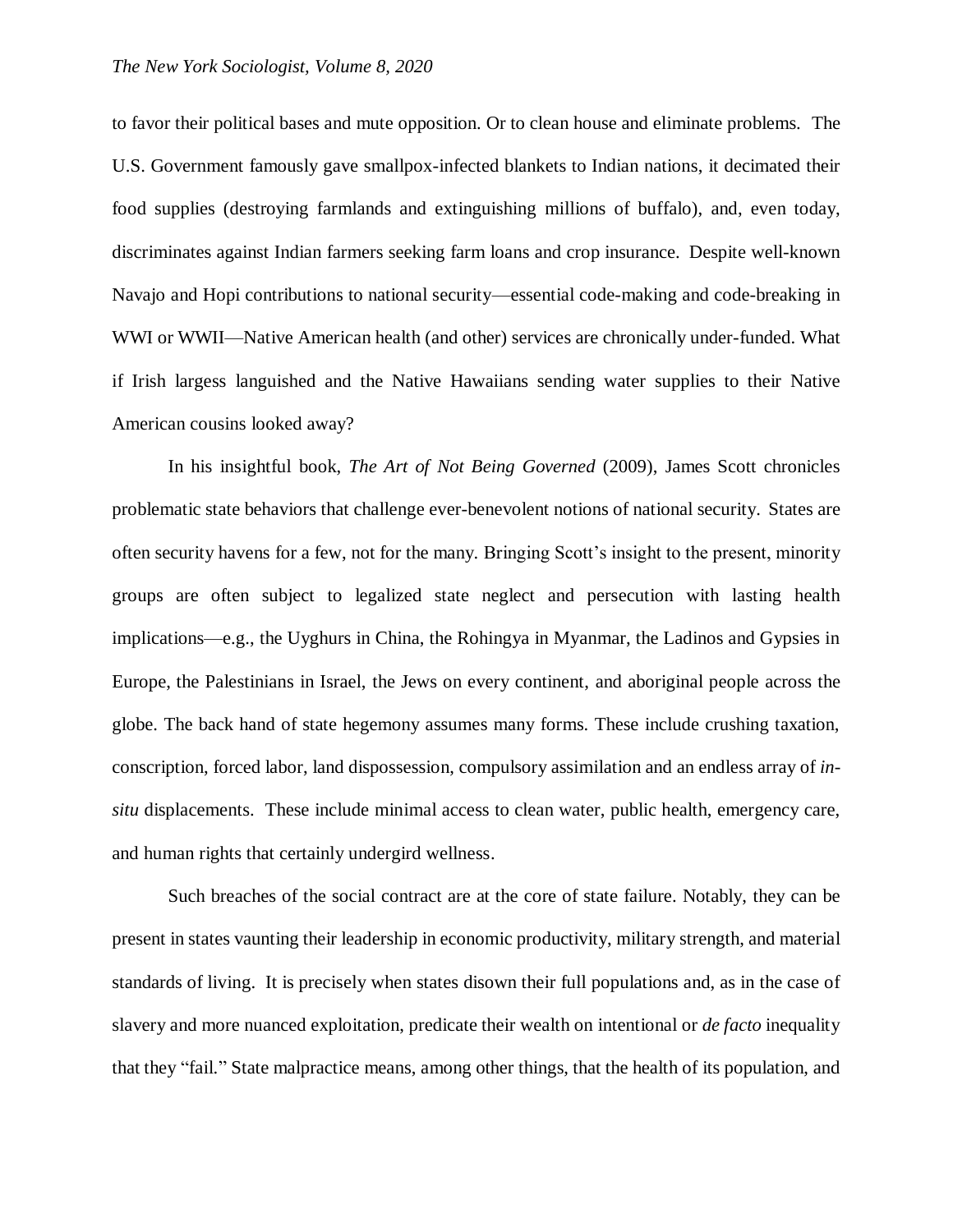particularly its minority populations, is jeopardized by poor nutrition, lack of access to potable water and clean air, safe shelter, and a long list of health and welfare indicators. Again, the United States offers a well-documented example.

Surprisingly, United States citizens live shorter lives with worse health than do citizens in other affluent nations, and beginning at birth. This reality affects all age groups up to age seventyfive and applies to multiple diseases, biological and behavioral risk factors, and injuries. Tragically, these health disadvantages are more pronounced among socioeconomically indigent Americans. Once again, failed states are not synonymous with weak states. According to the United Nations Human Development Index, the United States ranks among the 'very high' (or 15<sup>th</sup>) out of 189 U.N. countries and territories. Its life expectancy, a component of this index, has recently grown. However, when the U.N. corrects this ranking for inequality, known to be severe in the U.S., its HDI average falls by 13.4 percent; this is greater than the average decrease of other 'very high' HDI countries when corrections for inequality are made. Little wonder that, among disenfranchised members of modern states, security often means reliance on subaltern and nonstate organizations, social movements, international networks, and good neighbors abroad rather than the state.

Scott is well-known for emphasizing defensive actions by those mistrustful of the state, including in times of famine and epidemic. As if commenting on COVID-19 scourge of today, he notes that most epidemics are zoonotic, i.e., diseases transferred from domesticated animals and the "obligate" pests that accompany them such as rats, ticks, mosquitoes, fleas, mites, and so on. If zoonotic disease is expanded to include wild animals and their obligates, Scott's grasp of pandemic is highly contemporary. The same could be said for his historical argument that states encourage not only domestication of animals but also their crowding, concentration, and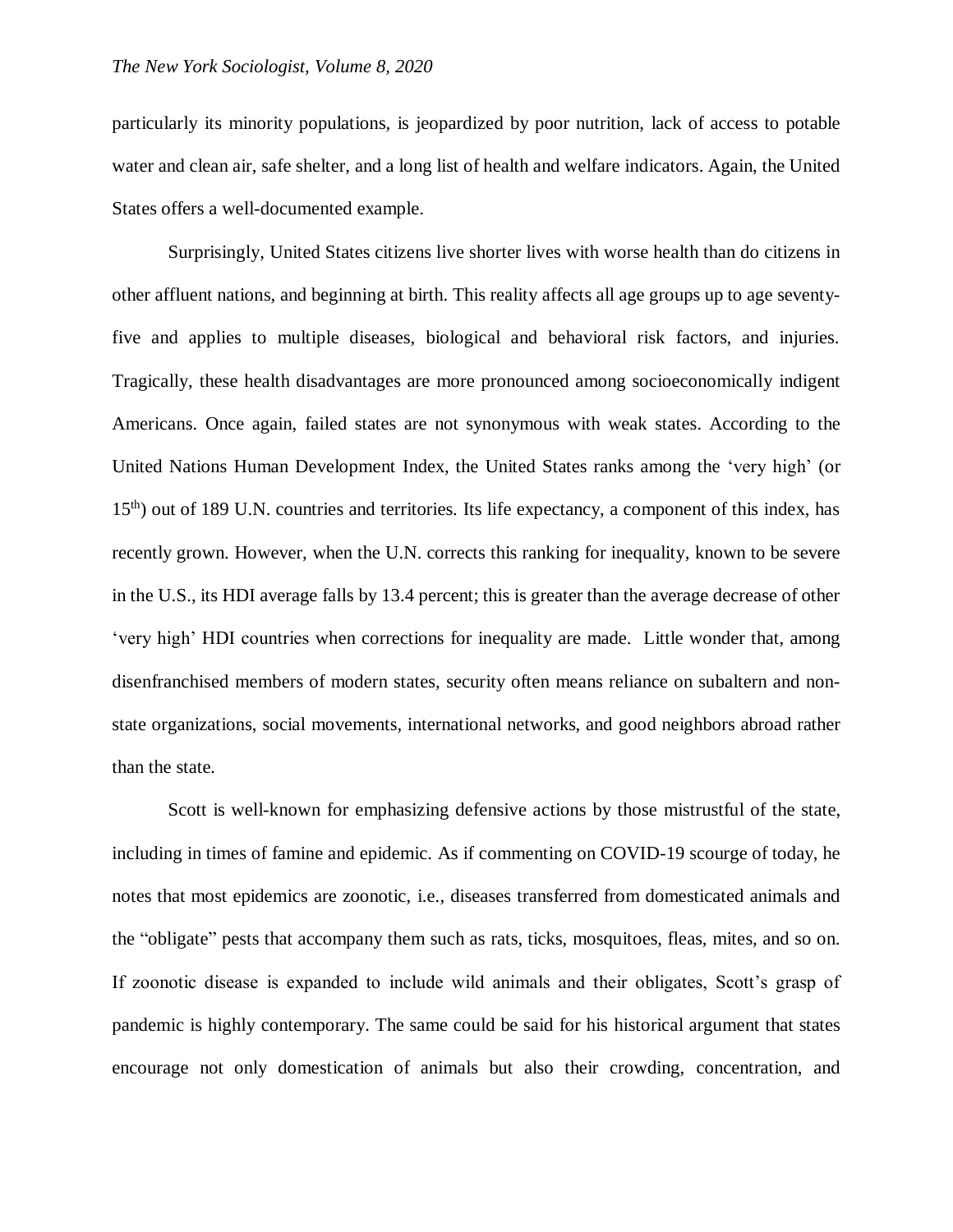intermingling with vulnerable human communities. Markets are integral to national security for most states, failed or not. Should states that deregulate the dangers and downsides of markets be viewed as neo-liberal successes or as failures? In the U.S. case, where we complacently trade "deaths for DOW," pathology has become an attitude as well as a disease.

How might the morbidity, mortality, and inhumanity of the current pandemic expand critical thinking about national security? Numerous state responses to COVID-19 have laid bare the malaise of egregious treatment of the most vulnerable. This includes those states wearing masks of development and rarely conceived of as failing. To be affluent economically and impoverished in terms of health raises basic concerns about what national prosperity means and at what cost it is achieved.

## Suggested reading:

- Kirwan, Padraig and Howe, LeAnne, eds. 2020. *Famine Pots: The Choctaw Irish Gift Exchange 1847-Present.* East Lansing, Michigan: Michigan State University Press. (In Press)
- Scott, James C. 2009. *[The Art of Not Being Governed: An Anarchist History of Upland Southeast](https://yalebooks.yale.edu/book/9780300152289/art-not-being-governed)  [Asia](https://yalebooks.yale.edu/book/9780300152289/art-not-being-governed)*. New Haven: Yale University Press.
- Woolf S.H. and Aron L. (eds.) 2013. *U.S. Health in International Perspective: Shorter Lives, Poorer Health.* Washington (DC): National Academies Press.